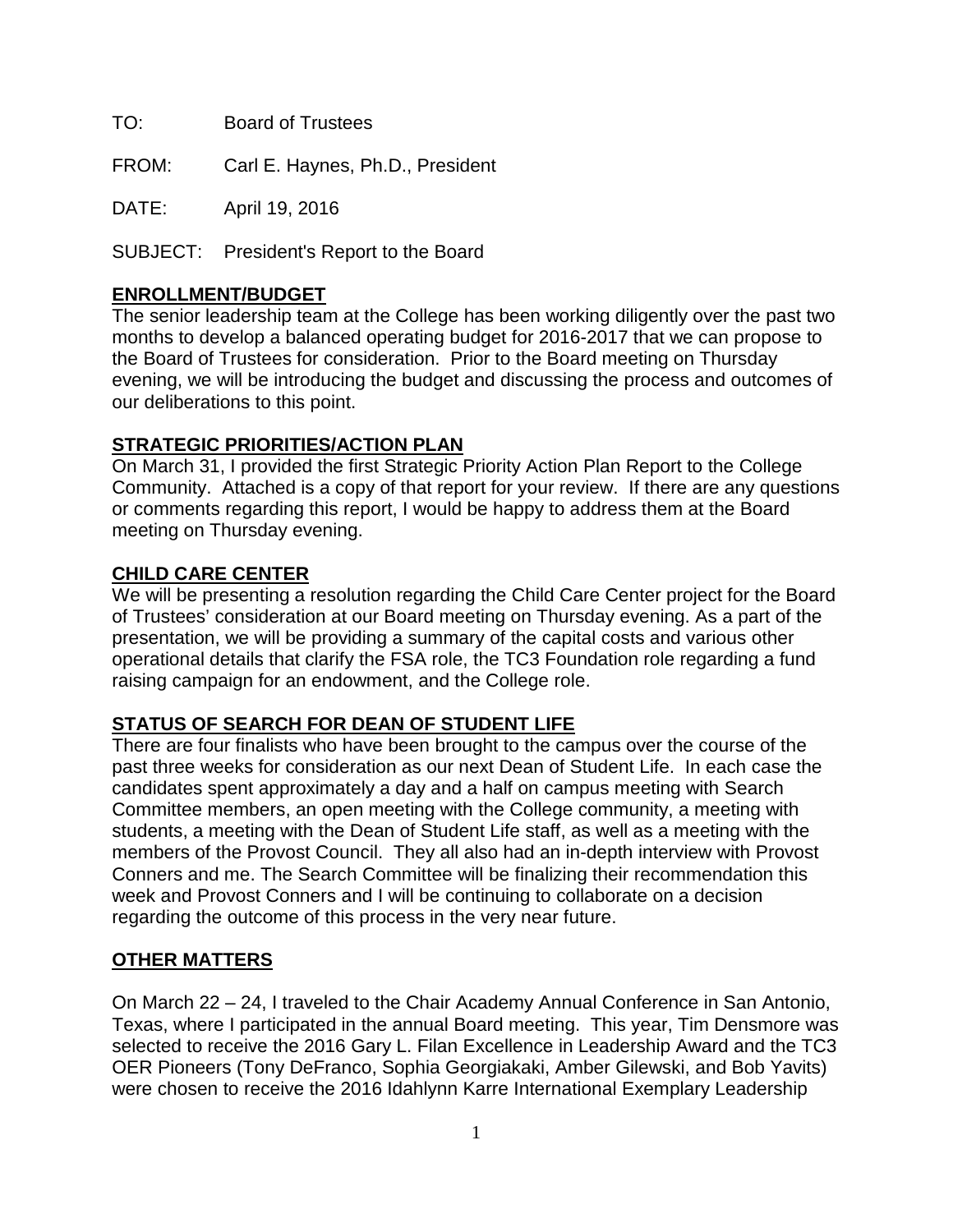Award. Tim Densmore, CIO, attended the conference to accept his award and Tony DeFranco attended the conference to accept the award on behalf of the TC3 OER Pioneers. Dean Khaki Wunderlich also attended the Conference.

On March 25, the College was closed for the Spring Day holiday.

On March 30, we held our annual meeting with Arthur Kuckes to provide an update on the status of the programs that he has funded. The update included highlights of the financial aspects of the endowment, as well as the impact that each of the programs has had on our students.

Also on March 30, we held our Pathways Scholarship reception with approximately 50 people in attendance. Four Pathways Scholarship recipients provided very heartwarming presentations and Arthur Kuckes shared thoughts with the students.

Also on March 30, Provost Conners, Associate Dean Jane Hammond, and I travelled to SUNY Cortland and met with SUNY Cortland staff – Erik Bitterbaum, President; Mark Prus, Provost and Vice President for Academic Affairs; Carol Van Der Karr, Associate Provost, Academic Affairs; Mark Yacavone, Assistant Vice President, Enrollment Management; Abby Thomas, Director, Advisement and Transition; and Carol Costell Corbin, Assistant Director for Transfer Credit Services. The primary focus of our discussions was exploring the possibility of a joint admissions program for students who are not initially accepted at SUNY Cortland but would benefit from a year at TC3 prior to being admitted to SUNY Cortland. This is a program that has worked well between a few other SUNY campuses and community college partnerships. Our colleagues at SUNY Cortland were very supportive of keeping their part moving forward with pursuing this option for fall 2016.

On March 31, I attended a Cornell-sponsored Regional Town-gown Conference on Economic Development. This was a day long program held at Coltivare with approximately 120 people attending from around Central New York. Presentations and participants included both university and community leaders from several upstate areas. I was asked to present on our Farm to Bistro initiative from both an economic impact standpoint and how this initiative served both the College and community needs.

Also on April 1, I met Mack Travis at Coltivare where I was interviewed on how the College's initiatives in downtown Ithaca (i.e., Farm to Bistro and our extension center) were developed and implemented. He is in the process of writing a new book that addresses the revitalization of downtown Ithaca.

On April 6 – 8, I travelled to Chicago to participate in the Spring Higher Education Research Development Institute (HERDI) meeting. I serve on their Board along with 25 other community college presidents from around the country. I participated on panels for Viridis and Dynamic Campus and Chaired the Full Measure Education panel. This is also a significant professional development experience for me, with HERDI covering most of the expenses.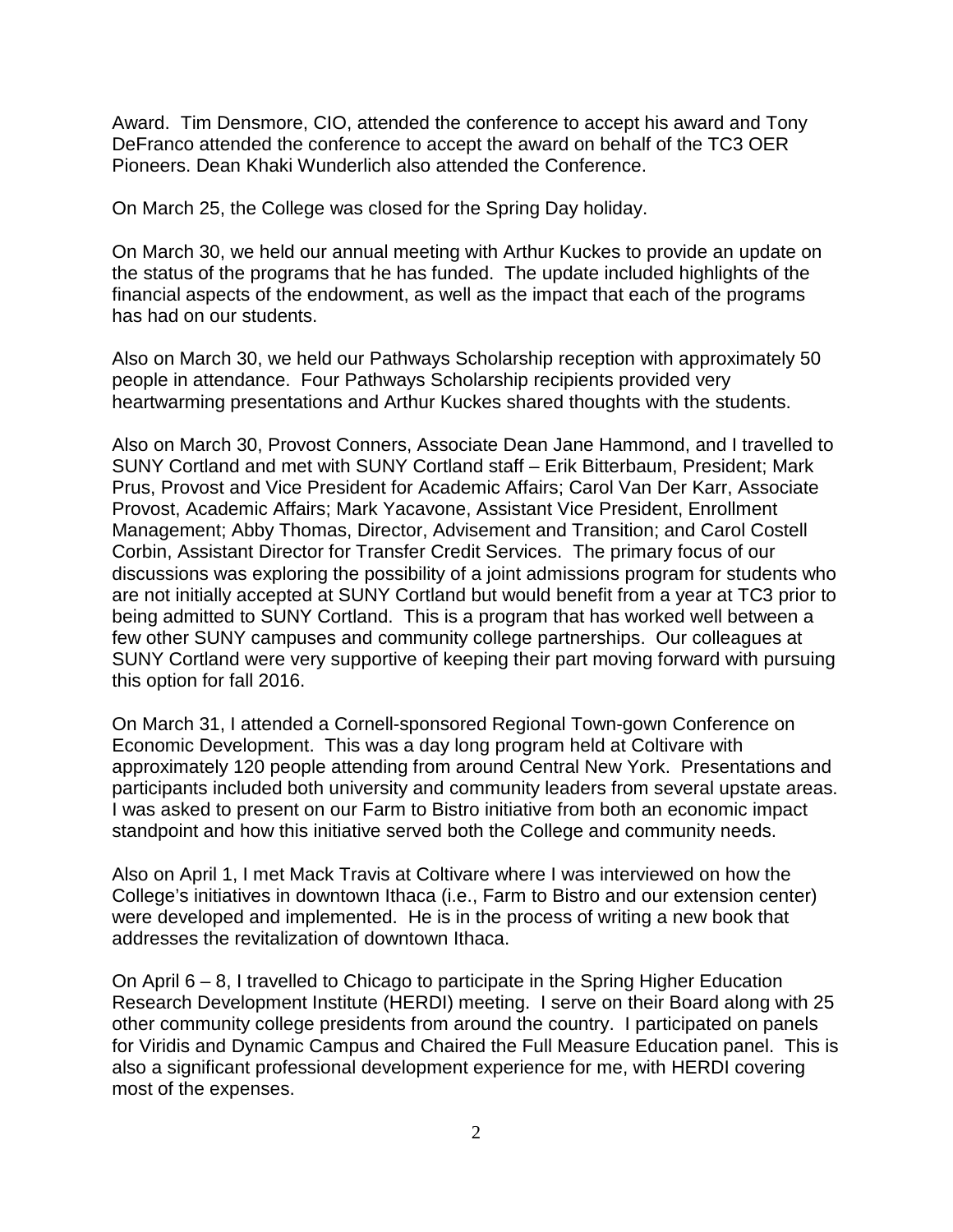Also on April 11, I attended the Open House event for the TC3 Food Pantry. The Pantry was developed to provide non-perishable food items to students in need and is an initiative by the Nutrition and Fitness subcommittee of the Wellness Council.

On April 14, I presented a speech entitled "Leadership in the Mirror" to the Leadership Tompkins group who met here on campus.

On April 15, I again presented the speech entitled "Leadership in the Mirror" at the PEAKS Leadership Group, our collaborative regional leadership program with Mohawk Valley and Onondaga Community Colleges, which was held at Coltivare.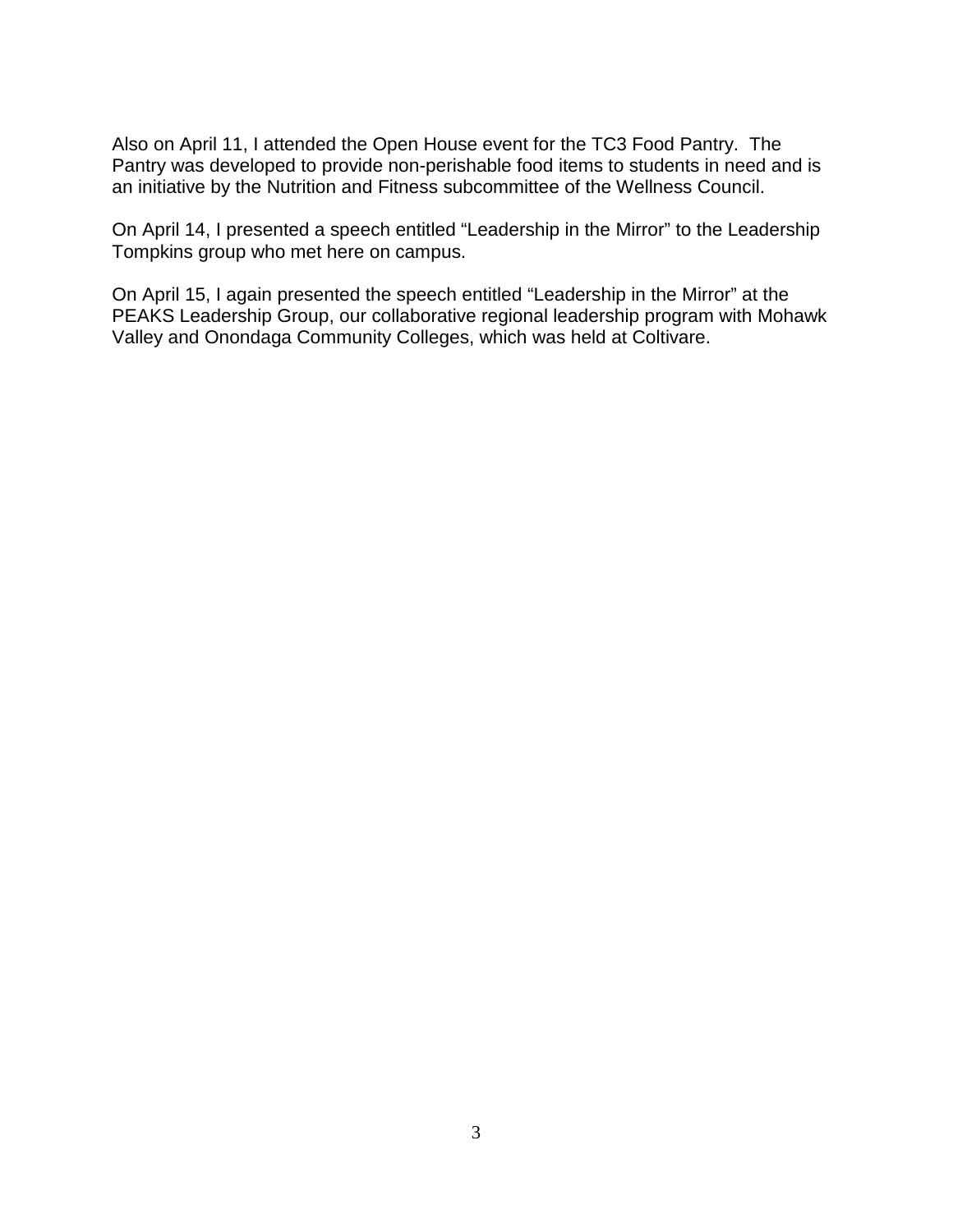### **Tompkins Cortland Community College**

# **2015-2020 Strategic Priorities Action Plan Update/Progress Report March 2016**

#### **Introduction**

On November 30 last year, we published our Strategic Priorities Action Plan to address our identified strategic priorities from 2015-2020. You can find that memo and all the preceding ones at http://tc3.edu/about\_tc3/institutional\_planning.asp. This is the first of our regular periodic reports updating progress both of the groups working on the Action Plan and related critical questions, as well as the progress we are making on our Challenge and Intermediate Goals.

In the first part of this memo, we will update the progress that has been made on the goals established last Fall. It is important that we keep the outcomes of our long term and intermediate goals (both positive and negative) in front of us to guide our continuing work.

The second part of this memo will update our current work related to the Strategic Priorities Action Plan.

## **Goals**

## **I. Challenge Goal - Increase completion rates by 50% by 2025**

• **Completion rates for first time full time students after 4 years (the national IPEDS measure). Our goal is to increase this rate from 25.5% to 38% by 2025.** The baseline of 25.5% is a an average of the completion rates for Fall 2008, 2009, and 2010 FTFT students four years later. Our challenge is to have 38% of the Fall 2021 FTFT students graduate by 2025.

**Status:** Our preliminary data is looking promising. Internal data indicates that 26.8% of the Fall 2011 FTFT students graduated by 2015. We will have official IPEDS results in Fall.

• **Completion rates for all students new to TC3 (full-time or part-time) after 6 years and who earned at least 12 credits (VFA/SAM\*).** Our goal is to increase this rate from 41% for the Fall 2008 cohort (as of 2014) to 60% for the **2019 cohort (as of 2025).**

**Status:** Six-year data for status of the Fall 2009 students is currently being compiled and the official results will be available this summer.

\*The Voluntary framework for Accountability (VFA) and Student Assessment Measure (SAM) are national metrics, and provide comparison data from other two-year institutions.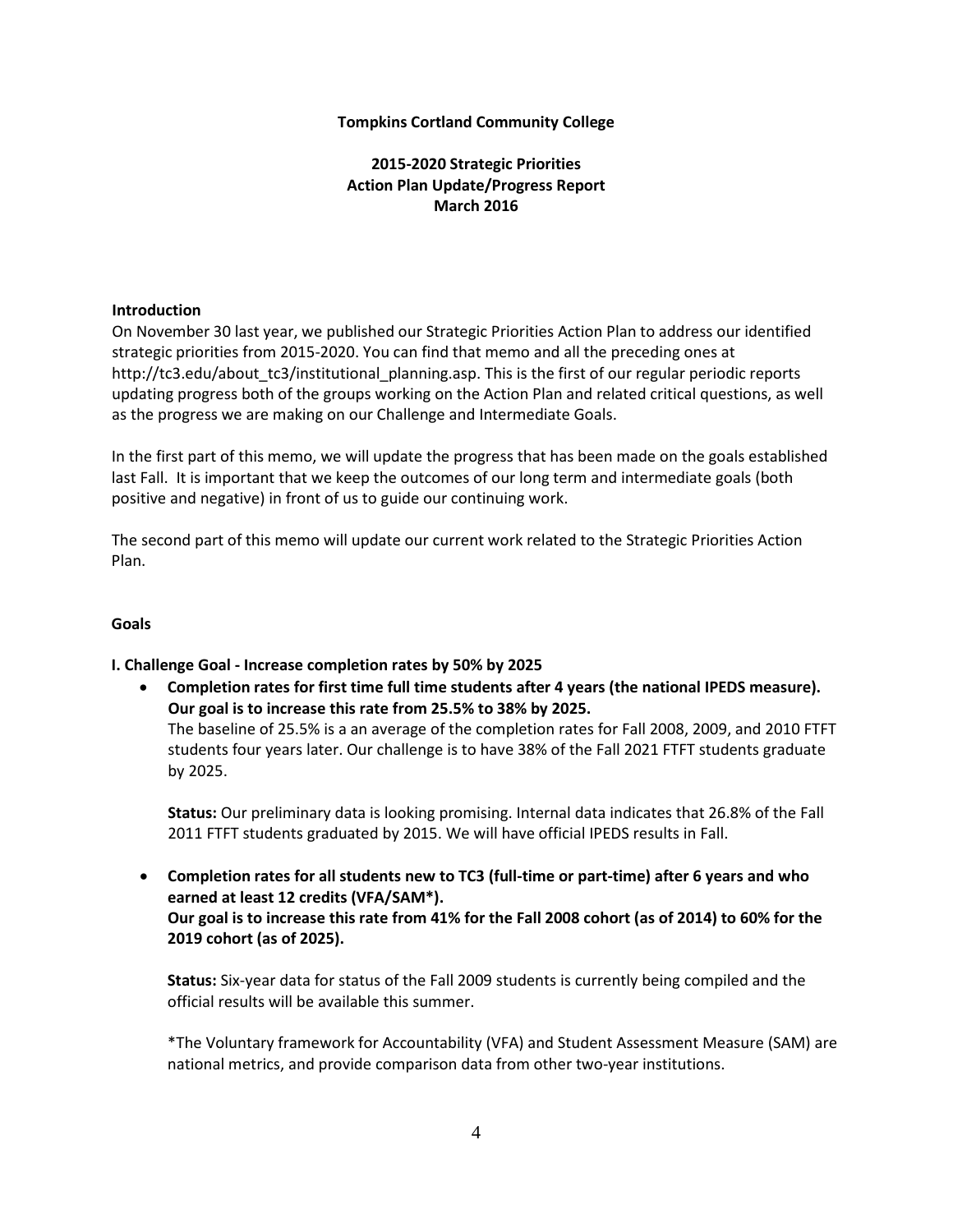### **II. Intermediate Goals**

In order to achieve the above challenge goals, we established a set of intermediate goals measuring the progress necessary to achieve our ultimate completion goals and set out in the Strategic Priorities Action Plan.

At Fall Day, I presented the chart below, representing an aspirational scenario for enrollment based on incremental improvement over the next three years. Achievement of these enrollment targets will improve both our student success indicators and our financial health.

## **Enrollment projections (FTE)**

Projections developed Fall 2015 are in regular type, actuals are in **Bold**.

| <b>FTE</b>      | 2015-16         |        |        |          |       | 2016-17 |                 | 2017-18 |      |      | 2018-19 |      |      |      |      |      |
|-----------------|-----------------|--------|--------|----------|-------|---------|-----------------|---------|------|------|---------|------|------|------|------|------|
|                 | $F\overline{a}$ | actual | Spring | actual** | W/Sum | actual  | Actual<br>Total | Fall    | Sp   | W/Su | Fall    | Sp   | W/Su | Fall | Sp   | W/Su |
| <b>NEW</b>      | 399             | 399.8  | 62     | 79       |       |         |                 | 403     | 64   |      | 407     | 65   |      | 412  | 65   |      |
| CONT            | 568             | 574.9  | 868    | 834      |       |         |                 | 550     | 874  |      | 574     | 929  |      | 634  | 1017 |      |
| Other*          | 206             | 232.5  | 105    | 123      | 137   |         |                 | 209     | 108  | 138  | 211     | 111  | 139  | 213  | 112  | 140  |
| Sub-<br>total   | 1173            | 1207.2 | 1035   | 1036     | 137   |         |                 | 1162    | 1046 | 138  | 1192    | 1105 | 139  | 1259 | 1194 | 140  |
| Proj.<br>total  | 2345            |        |        |          |       | 2346    |                 | 2436    |      | 2593 |         |      |      |      |      |      |
| Actual<br>total |                 |        |        |          |       |         |                 |         |      |      |         |      |      |      |      |      |

**Status:**

\* Other is Transfer, Reinstate, Incidental students, and a very small % of high school students

\*\* as of March 18, 2016

Assumptions:

- NEW students increase 1% each semester
- FT CONT retention Spring to Fall increases 0.5%, 2%, 3%
- FT CONT retention Fall to Spring increases 1%, 3%, 3%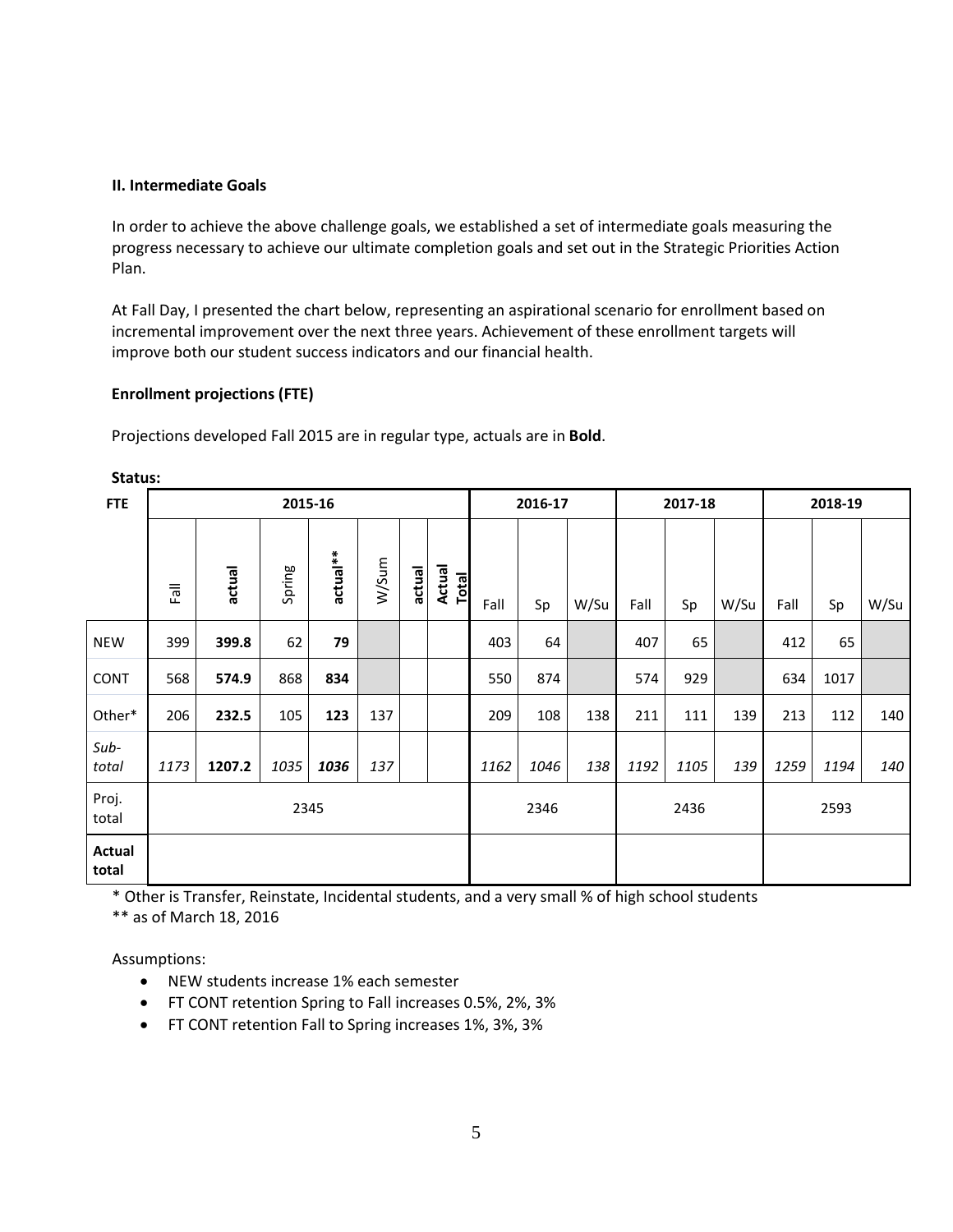## **Goal - Increase success rates for basic skills courses to the 75th percentile in the National Community College Benchmarking Project**

Additional information on this goal can be found on page 2 of the Strategic Priorities Part II memo.

|                 |                    | <b>Current Status</b> | Goal             |  |  |
|-----------------|--------------------|-----------------------|------------------|--|--|
|                 | Fall 2014 $\geq$ C | Fall 2015 $\geq$ C    | Fall 2017 target |  |  |
| ENGL 99         | 61.7%              | 62.5%                 | 72%              |  |  |
| <b>ENGL 100</b> | 65.7%              | 62.7%                 | 77%              |  |  |
| RDNG 99         | 57.6%              | 52.3%                 | 74%              |  |  |
| <b>RDNG 116</b> | 55.4%              | 49.4%                 | 74%              |  |  |
| MATH 90         | 43.7%              | 38.2%                 | 65%              |  |  |
| <b>MATH 95</b>  | 43.1%              | 40.7%                 | 65%              |  |  |
| <b>MATH 100</b> | 48.1%              | 50.0%                 | 72%              |  |  |

**Status:** While the above results are not what we hoped to see, many curricular pilots are under discussion; pilots and changes involving curriculum and pedagogy that provide hope for different results in the near future.

The ENGL 98/100 paired course pilot continues to produce promising results. 48 students took the courses last Fall with a 81% success rate in ENGL 98 (compared to 62.5% success for those who took 99) and a 75% success rate in ENGL 100 (compared to a total success rate for the course of 62.7%). These students also had a 9 percentage point higher first semester success rate than did the students who were eligible for the course pair but took ENGL 99.

27 new students are taking ENGL 98/100 this semester (with 50 new students enrolled in ENGL 99). We hope to see similar results for them and the availability of ENGL 98/100 sections will continue to increase next Fall. Importantly, the students able to take the paired courses are also more likely to be enrolled in program-specific courses, an important element for engagement and success.

A new course (INTD 049) is being piloted this semester, combining the curricula of ENGL 99 and RDNG 99 into a single five-credit course, and intended to increase success for our least academically prepared students.

**Goal - Increase, over the next three years, the Fall-to-Fall retention of FTFT students from our current** 51% (Fall 2014 to Fall 2015) to 61% (Fall 2018 to Fall 2019), the SUNY community college average for **Fall 2013 to Fall 2014.**

This goal can be found on page 4 of the Strategic Priorities Part III memo.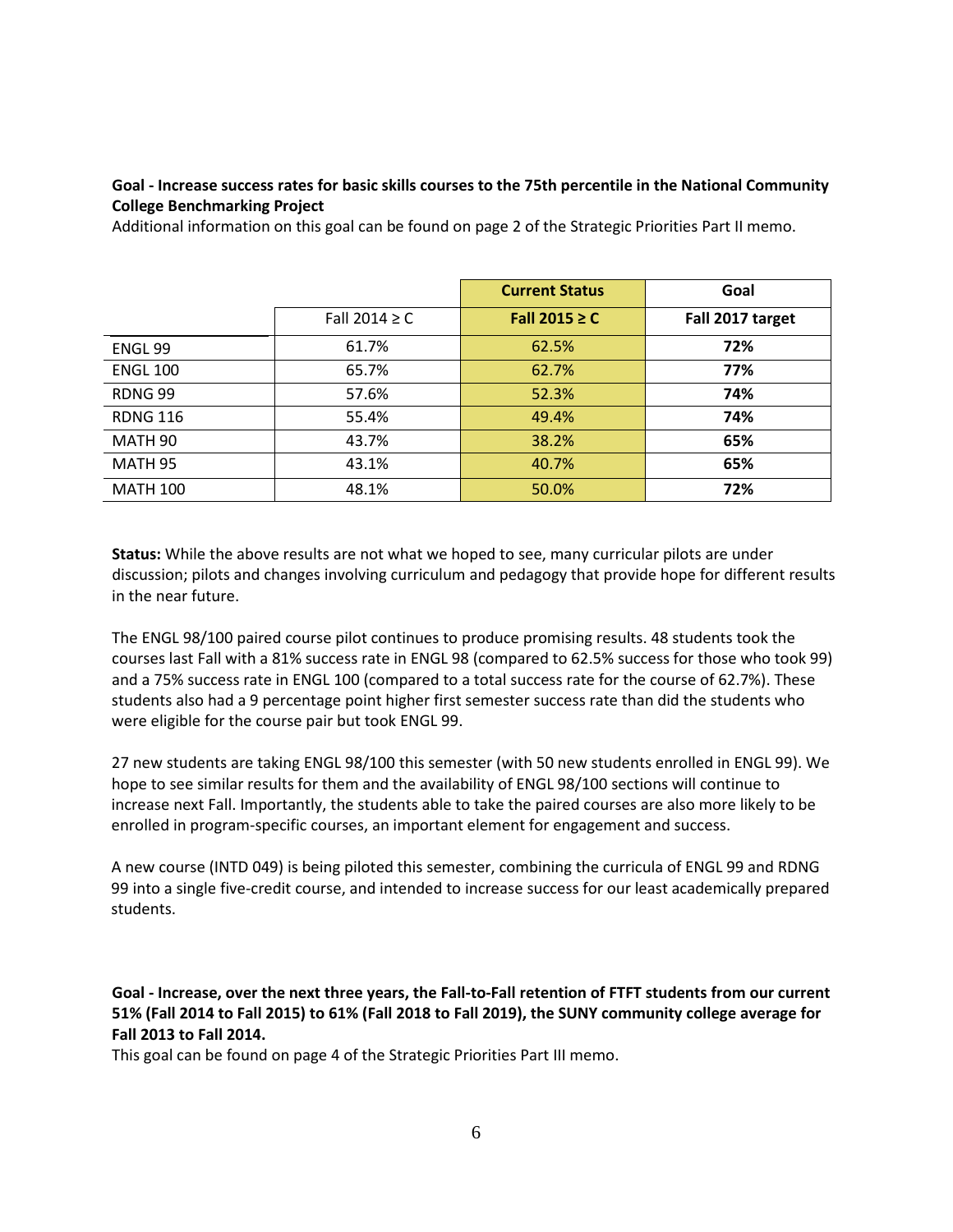**Status:** While we won't have results for our Fall 2015 students until after Census Date next Fall, Fall to Spring retention and first semester academic success for those students provide some preliminary information. Unfortunately, we continued to see a decrease in both FTFT Fall-to-Spring retention and first semester success compared to Fall 2014.

| <b>Fall 2011 to</b> | <b>Fall 2012 to</b> | <b>Fall 2013 to</b> | <b>Fall 2014 to</b> | <b>Fall 2015 to</b> |  |
|---------------------|---------------------|---------------------|---------------------|---------------------|--|
| Sp 2012             | Sp 2013             | Sp 2014             | Sp 2015             | Sp 2016             |  |
| 79.3%               | 78.4%               | 81.2%               | 80.4%               | 77.6%               |  |

## **Fall to Spring FTFT retention**

#### **First semester academic success (defined by GOOD academic status)**

|                                     | Fall 11 | Fall 12 | Fall 13 | Fall 14 | Fall 15 |
|-------------------------------------|---------|---------|---------|---------|---------|
| <b>ALL FTFT</b>                     | 67.2%   | 69.5%   | 71.6%   | 64.9%   | 62.6%   |
| Resident 1st semester**             | 69.2%   | 70.8%   | 67.8%   | 59.1%   | 56.2%   |
| Commuter 1st semester               | 65.6%   | 68.5%   | 75.6%   | 70.0%   | 68.0%   |
| Under-represented Minorities (URM)* | 53.0%   | 59.2%   | 65.3%   | 57.5%   | 49.1%   |
| Non URM                             | 73.2%   | 74.5%   | 76.0%   | 68.8%   | 70.0%   |
| < \$24K family income               | 62.3%   | 64.8%   | 66.3%   | 52.2%   | 52.8%   |
| \$24K+ fam income                   |         |         |         | 72.4%   | 68.2%   |

\* African American, Hispanic, and Multiracial

\*\* residential student at end of semester

Most concerning, we see a recent widening of the first semester success gap for our Underrepresented Minority (21 percentage points in Fall 2015 vs 11 percentage points in Fall 2014).

Yes, many of the above metrics are disappointing, but we cannot let them discourage us. I am confident that the hard work outlined below will produce a change in the positive direction.

#### **Goal - Increase new student FTE enrollment by at least 1% every year.**

This goal was introduced at Fall Day.

**Status:** While we will not know the success of our efforts to increase Fall new student enrollment until Fall, we do have reason to be cautiously optimistic that we will meet or exceed this goal. This semester's new student FTE enrollment increased 19.3% over last Spring (+13 FTE). Admissions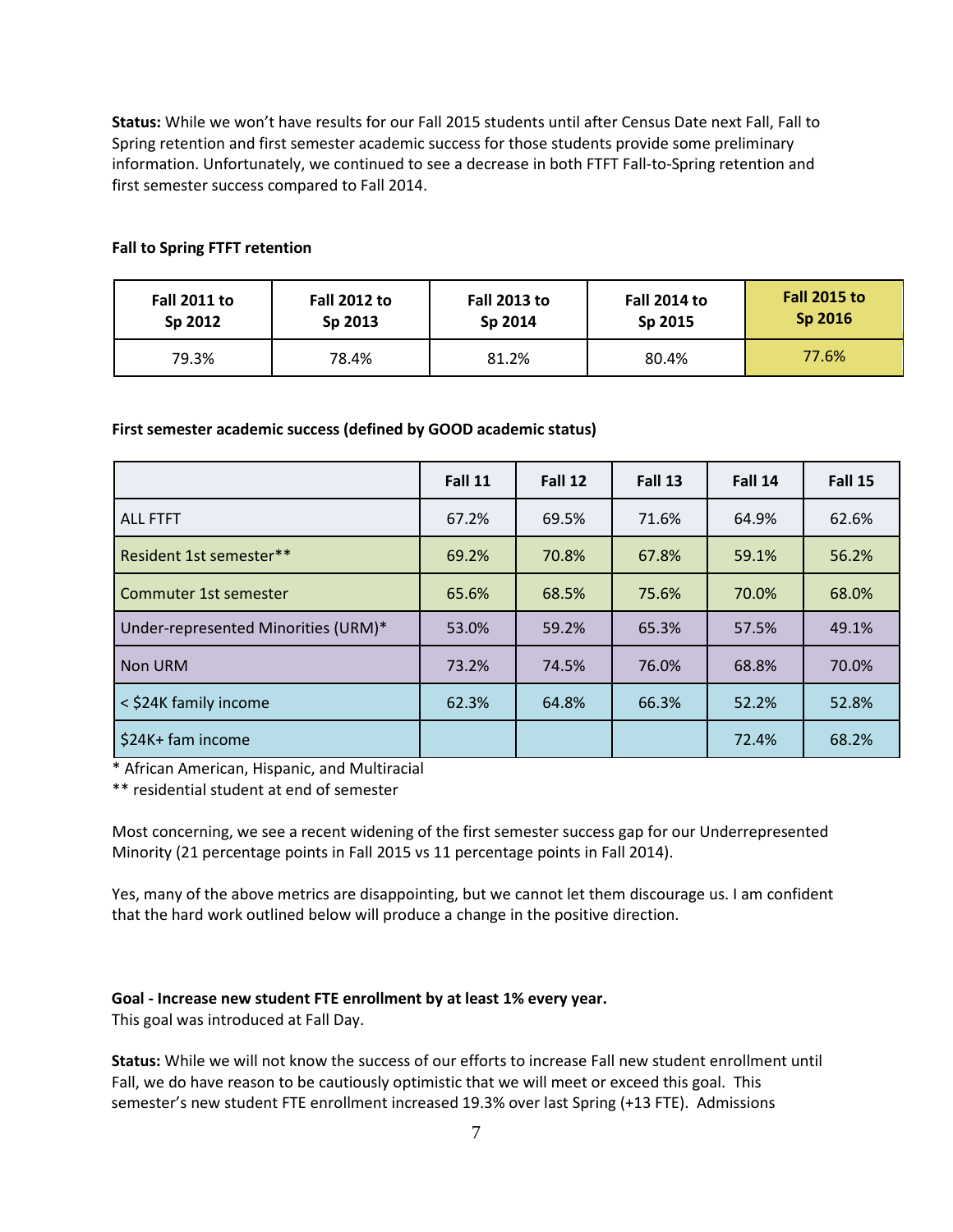applications for Fall 2016 are up 4 - 5% over last Fall. And we are already making significant changes in entry-level processes and marketing to increase both applications and yield as can be seen below.

### **Strategic Priorities Action Plan Current Status**

#### **Progress Reports:**

We will be providing four progress reports each year, in early/mid October, mid/late December, early/mid March, mid/late May. At those times we expect to have both new information and significant status updates to share.

### **Department plans and budget development:**

Some of the concerns that led to the Listening Tour last Spring included a sense that many staff and faculty felt disconnected from the planning and budget processes and questioned the congruence of the two processes.

Two actions have been taken to address the issues identified:

- 1. We have amended the format of the department plan to clearly articulate the relationship between new or desired activities and our 2015-2020 strategic priorities and asked that a preliminary draft of each department's 2016-17 plan be filed with 2016-17 budget documents.
- 2. We have revised the budget request to link it to the department planning process, asking each budget manager to provide a narrative, not only identifying current needs for funding, but to also identify needs for new or reallocated funding related to our strategic priorities. Our 2016- 17 budget may not allow for significant additions to department budgets, but we want to have a shared understanding of needs to provide a starting point for allocation of any new funds and to support potential new or enhanced cross-departmental collaborations.

The new budget and department planning documents can be read at http://tc3.edu/about\_tc3/institutional\_planning.asp.

#### **Strategic Priority Action/Opportunity Group updates:**

#### **I. FIRST SEMESTER MATTERS**

#### **Transition/Entry-level processes**

Student Success, Admissions, and Financial Aid staff are evaluating the current entry-level processes to identify short and long term objectives. The initial focus is on short-term change since processes for new Fall 2016 students began this month.

Short-term changes to processes already in place include separation of placement testing from the advisement process, scheduling of testing at multiple sites/days/times, and development of distance orientation programming. These changes are intended to both alleviate the need for multiple long distance trips to Dryden, but to also improve the learning environment for the students in the process by decreasing the need for lengthy processes all in a single day. The advisement element of the entering process is being redesigned to facilitate career/degree program discussion in the advisor conversation.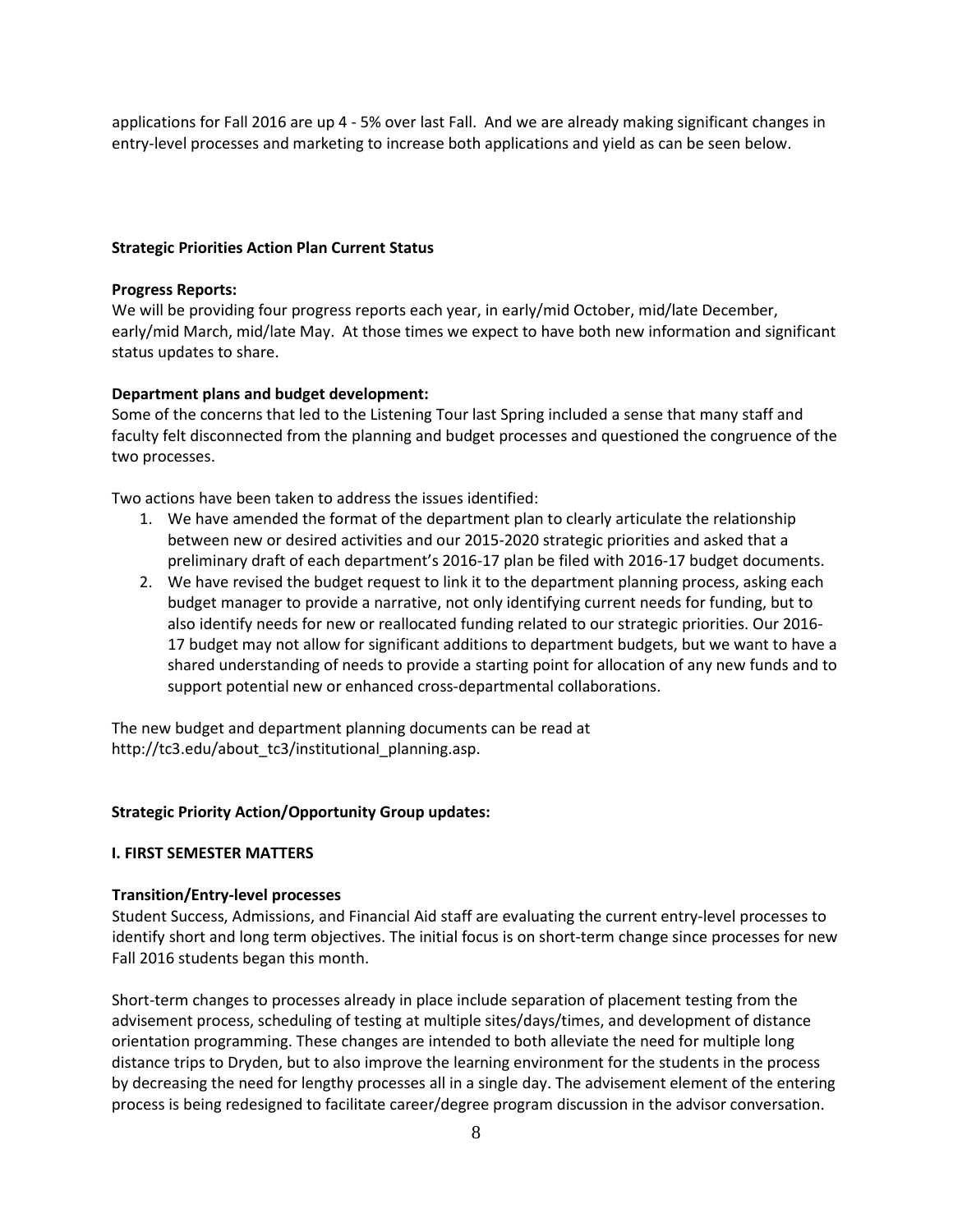A new housing discount for students who declare their intent to live on campus by July 1 (14% or \$1,300/year) provides an incentive for new students to complete their entering student processes reasonably early to better support their readiness and engagement. The discount also benefits our low income students whose financial aid packages were not completely covering the cost of enrollment and housing.

The offices are also looking at how the integration of additional technology may address some of the barriers experienced by students in our processes.

### **Basic Skills/first semester courses**

John Conners and Carl Penziul met with all of the faculty (teaching and non-teaching) in January to discuss difficulties they see related to first semester classroom success. Barriers, for students, faculty, and staff, identified fell into eight themes:

- Students' attitudes
- Life's complexities
- Racial concerns
- Course design and scheduling
- Adapting to college-level expectations
- Using support services
- Changing faculty role
- Systems and structures

You can read more about the themes and barriers identified at http://tc3.edu/about\_tc3/institutional\_planning.asp.

Small group discussions followed to begin development of "what we need to do" strategies to address the identified themes and short- and long-term objectives. The groups discussed current initiatives and additional possible pilot projects that could begin as early as the fall '16 semester. Work continues and an initial plan for both 2016-17 and 2017-18 will be developed by the end of this semester.

#### **Residential students**

A cross-functional group of faculty and staff have been working on identifying goals to focus and frame strategies intended to increase both the academic success and the community involvement of our residential students. Strategies are currently being developed to increase academic integration into the residential community and changes that may impact the culture of the community (e.g. tutors in the residence halls or live-in faculty). Next steps include engaging students in the conversation.

## **II. HIGH NEED STUDENTS/IDENTIFICATION OF PERFORMANCE GAPS INDICATIVE OF STRUCTURAL BARRIERS**

Analysis is underway to determine what, in fact, are the needs and gaps experienced by our students and what should be the indicators and short term goals to assess the success and equitable access for identified "high risk" groups? As can be seen in the first semester success data above, our students are not all succeeding at similar levels. We need to deepen our understanding of those gaps and understand the barriers (internal and external) that contribute to differential outcomes so that we can better develop supports and resources that will foster success for all of our students.